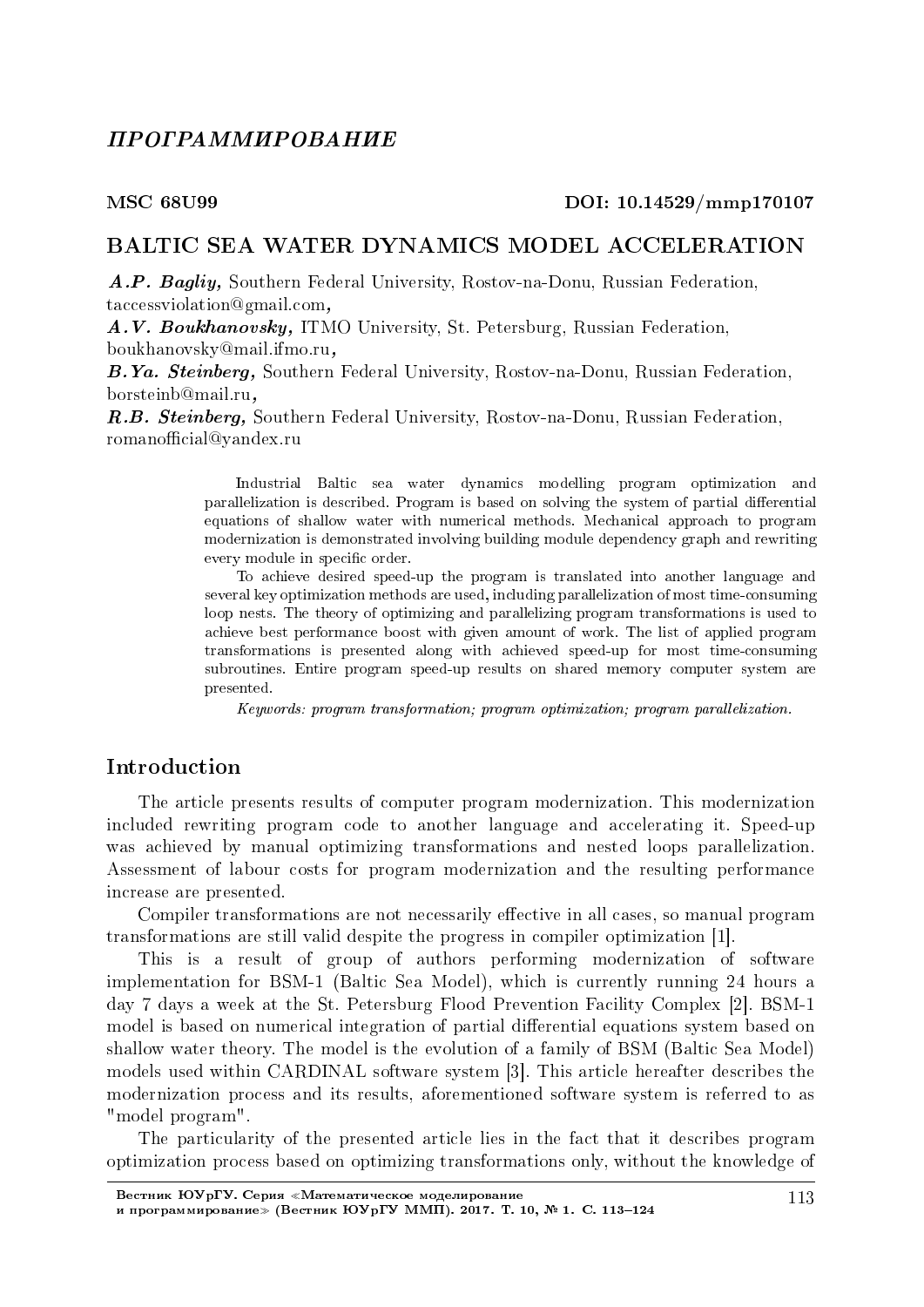the particular field software it is based on. Using knowledge from this field allows better optimization of software than just working with the source program code [4], but it is more time-consuming.

Current tool kit of software optimizing transformations contains numerous tools to optimize nested loops, which is a reasonable focus for software based on mathematical modelling methods. Nested loops in such programs usually take the largest part of execution time. Their optimization is a priority task, which is solved by parallelizing and other transformations. Currently the software performance is determined not only by code parallelism but optimization of memory accesses [5-8] as well. Optimizations of memory accesses include alignments [9], tiling (transition to block computations)  $[7, 10-13]$  and unconventional array placements  $[14-16]$ . The best performance is demonstrated for the programs that are parallel and optimize memory access simultaneously  $[6, 7, 17-20]$ . The model software, which wasn't initially optimized in any way, had other time-consuming parts in addition to nested loops. These parts included I/O functions, data structure preparation and elementary mathematical functions.

The model program inherited CARDINAL complex main features. It was written in Object Pascal language using Delphi 6 IDE and included graphical user interface for setting the computational model and the main computational core. Only this core part was subject to optimization.

The software model was subjected to numerous optimizing transformations, many of which cannot be performed automatically by optimizing compilers [6, 7]. The task was completed thanks to authors' experience working on Optimizing Parallelizing system [21].

### 1. Underlying Mathematical Model

Consider shallow water equations [3] in curvilinear coordinates in two-dimensional form, that are being solved in the model software:

$$
U_t + \left(\frac{U^2}{H}\right)_x + \left(\frac{UV}{H}\right)_y = -gH\zeta_x - \frac{gH^2}{2\rho_0}\overline{\rho}_x - \frac{H}{\rho_0}\frac{\partial P_q}{\partial x} +
$$
  
+  $fV + K\Delta U + C_D\frac{\rho_q}{\rho_0}w(x)|\overline{W}| - f_b\frac{U|\overline{V}|}{H^2},$   

$$
V_t + \left(\frac{UV}{H}\right)_x + \left(\frac{V^2}{H}\right)_y = -gH\zeta_y - \frac{gH^2}{2\rho_0}\overline{\rho}_y - \frac{H}{\rho_0}\frac{\partial P_a}{\partial y} - fU +
$$
  
+  $K\Delta V + C_D\frac{\rho_a}{\rho_0}w(y)|\overline{W}| - f_b\frac{V|\overline{V}|}{H^2},$   

$$
\zeta_t + U_x + V_y = \omega_s, \quad (\overline{c}H)_t + (U\overline{c})_x + (V\overline{c})_y = K_cH\Delta\overline{c} - \lambda\overline{c}H + \overline{c}_s\omega_s - f_s,
$$

where *u, v,*  $w(x, y, z, t)$  are velocity vector components in Cartesian coordinate system;  $c(x, y, xz, t)$  is concentration;  $T(x, y, z, t)$  is water temperature;  $S(x, y, z, t)$  is salinity;  $\zeta(x, y, t)$  is water level;  $h(x, y)$  is water depth;  $H = h + \zeta$ ; *q* is free fall acceleration; *V* is volume of water originating from internal sources in volume units per second; *c<sup>s</sup>* is sources concentration;  $\lambda$  is non-conservative factor;  $k_c$ ,  $K_c$  are diffusion coefficients in vertical and horizontal directions;  $w_0$  is vertical speed sedimentation of suspended solids;  $K$   $\mu$   $k$  are turbulent viscosity coefficients in vertical and horizontal directions;  $P_A$  is atmospheric pressure; *W* is wind speed;  $\rho$  is water density;  $f = 2\omega \sin \phi$  is Coriolis parameter; *U* and *V*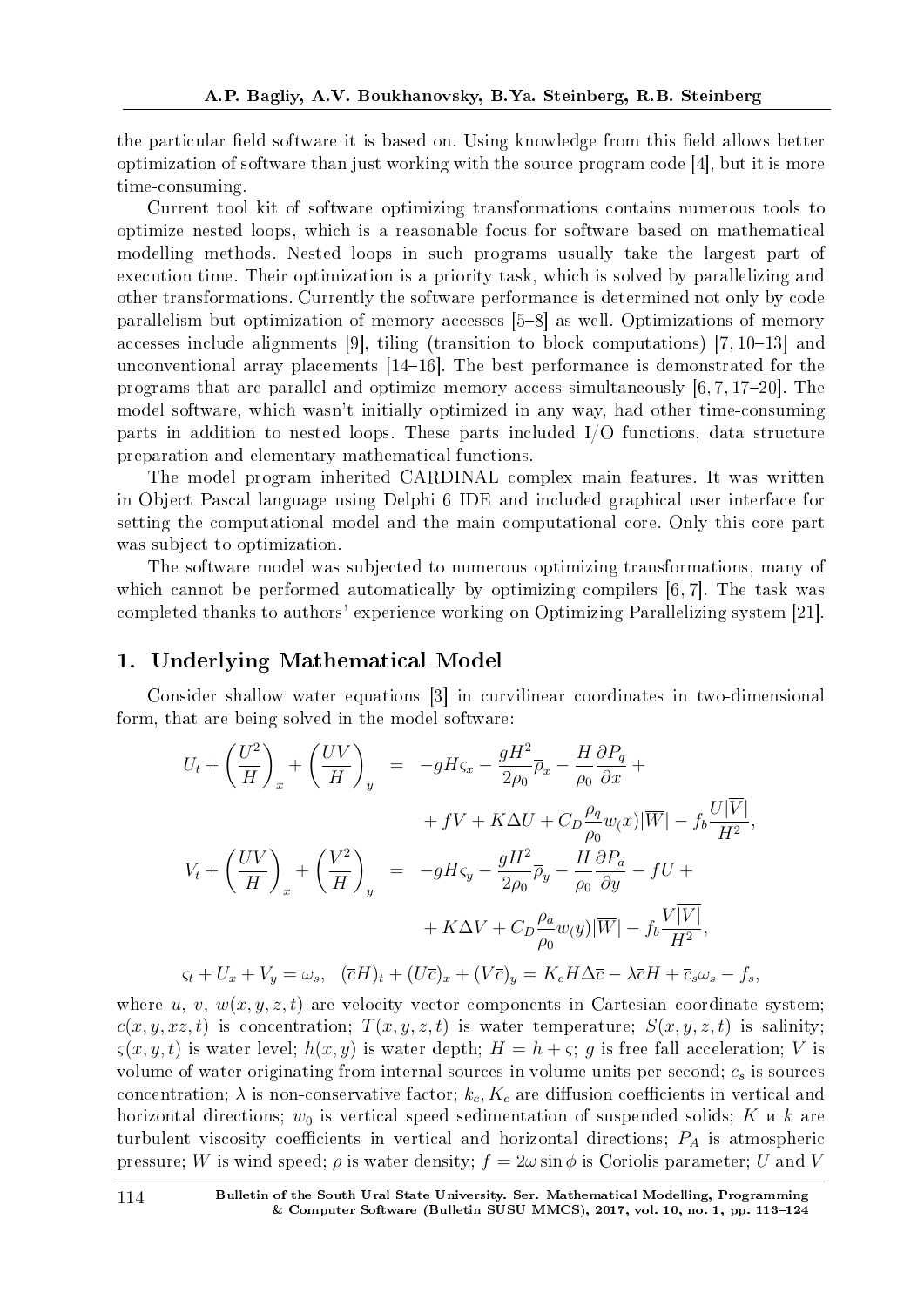are total flows (unit discharge);  $\omega_s$  is water volume coming from internal sources per unit area per second;  $f_b$  is bottom friction coefficient.

# 2. Software Optimization Methods

The following is done to the model program:

- 1. Program profiling for typical input data sets.
- 2. Finding program hotspots based on profiling results.
- 3. Experimental attempts at hotspot optimization. Goal of these experiments was to quickly identify the most efficient optimization method for particular pieces of code. Experiments are carried out for functions within source program or with the same functions but separated into individual programs for simplicity.
- 4. Optimization of program hotspots with chosen methods. Resulting speed-up measurement.
- 5. Testing the optimized program for correctness. Testing is performed by comparing modified functions with their original counterparts on the same input datasets.
- 6. Optimized program profiling to find new hotspots.

Operations mentioned above constitute an iterative development process which is based on the source program. The process stops when the required criteria are met.

The program optimization consists of a set of operations that reduce program execution time in typical use cases (on typical input data). Those operations may include:

- 1. Optimizing transformations including loop parallelization and other loop nest transformations. It makes sense to separate program transformations into groups:
	- (a) Paralellizing loop transformations.
	- $(b)$  Loop optimizing transformations such as fission, unrolling, invariant extraction, etc.
	- (c) Operator-level parallelization.
	- (d) I/O optimization, including splitting I/O operations into separate thread.
	- (e) Other optimizing transformations, such as inlining, common subexpression elimination ...
- 2. Rewriting parts of it or entire program into another programming language.
- 3. Replacing program parts with third-party library function calls.
- 4. Testing resulting program correctness and performance.

Rewriting entire program to another language is perhaps the most expensive way to increase performance. This, however, may improve other characteristics, such as ease of support and reuse, apart from performance. Rewriting is justified if the source program language lacks comprehensive optimizing compilers, high-performance libraries or its use is not justified for some other reasons. In case of model software it was Object Pascal used in Embarcadero Delphi 6.0 IDE. Main computational part was ported to  $C#$  language for Microsoft .NET 4.0 platform, which was done for ease of maintenance as well as performance boost.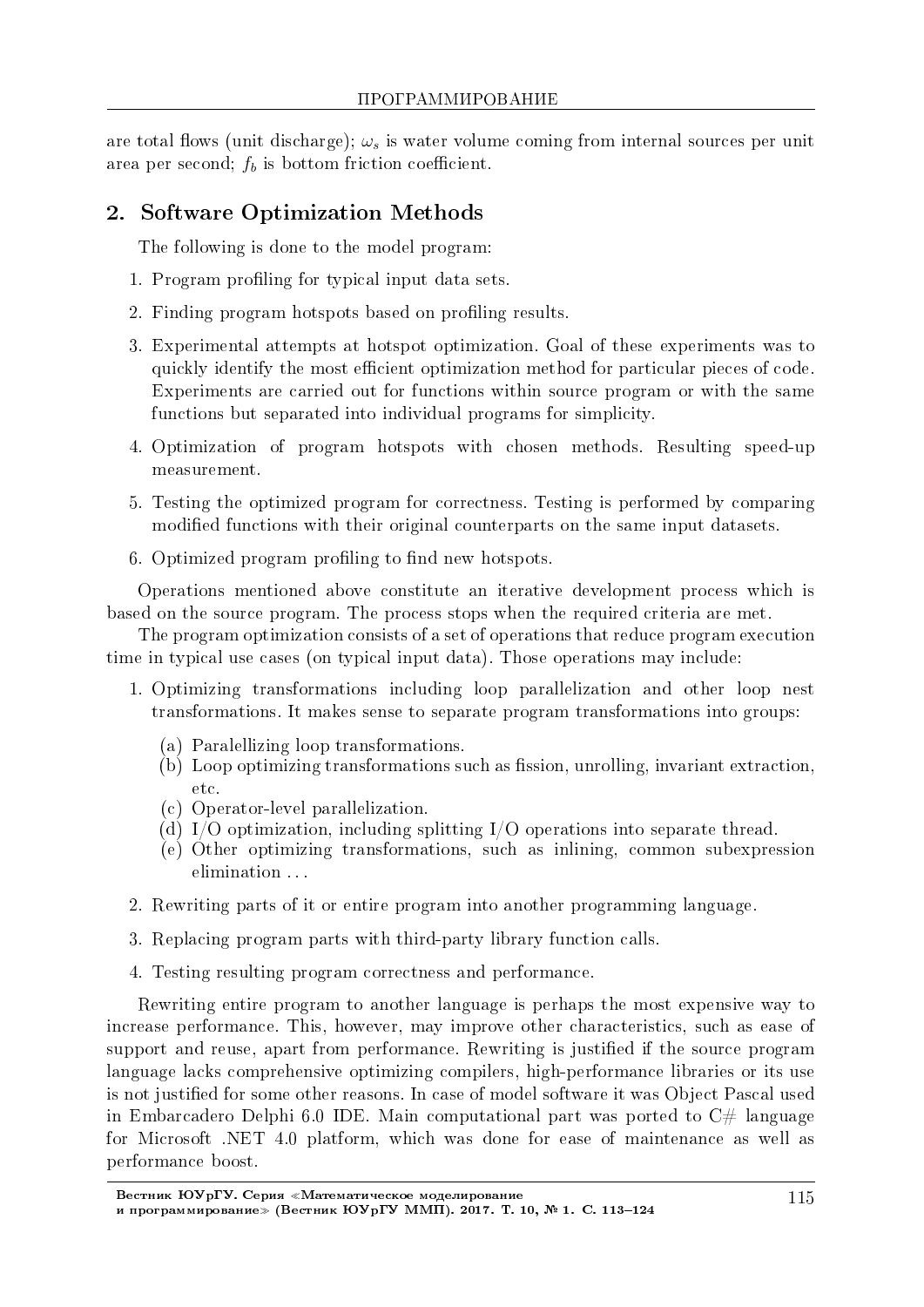# 3. Labour Costs Distribution

It's important to identify where most of the labour and time will be spent during sizeable program optimization. Working on model program showed the following main cost items:

- 1. Porting the program to another programming language.
- 2. Adding unit tests for all ported modules.
- 3. Profiling and finding suitable optimization methods.
- 4. I/O optimization.
- 5. Computational functions optimization including parallelization.
- 6. Functional testing and debugging.
- 7. Performance testing and performance analysis on the target computing system.

In total, the cost of model program modernization amounted to about 60 man-months. The labour costs distribution for the items listed above is shown on Fig. 1.



Fig. 1. Labour costs in model program modernization

# 4. Porting into  $C#$ . Results

Porting the model program into more modern language provided considerable performance increase. Table 1 shows comparison of execution times for main computational functions (that include nested loops), which took most of the program execution time. Performance boost achieved through porting to  $C#$  is 45%. All of this boost is due to better optimizing compiler for .NET platform. Compiler was able to perform inlining of small functions called from inside nested loops, as well as other optimizations. Apart from that, .NET standard library includes faster mathematical functions.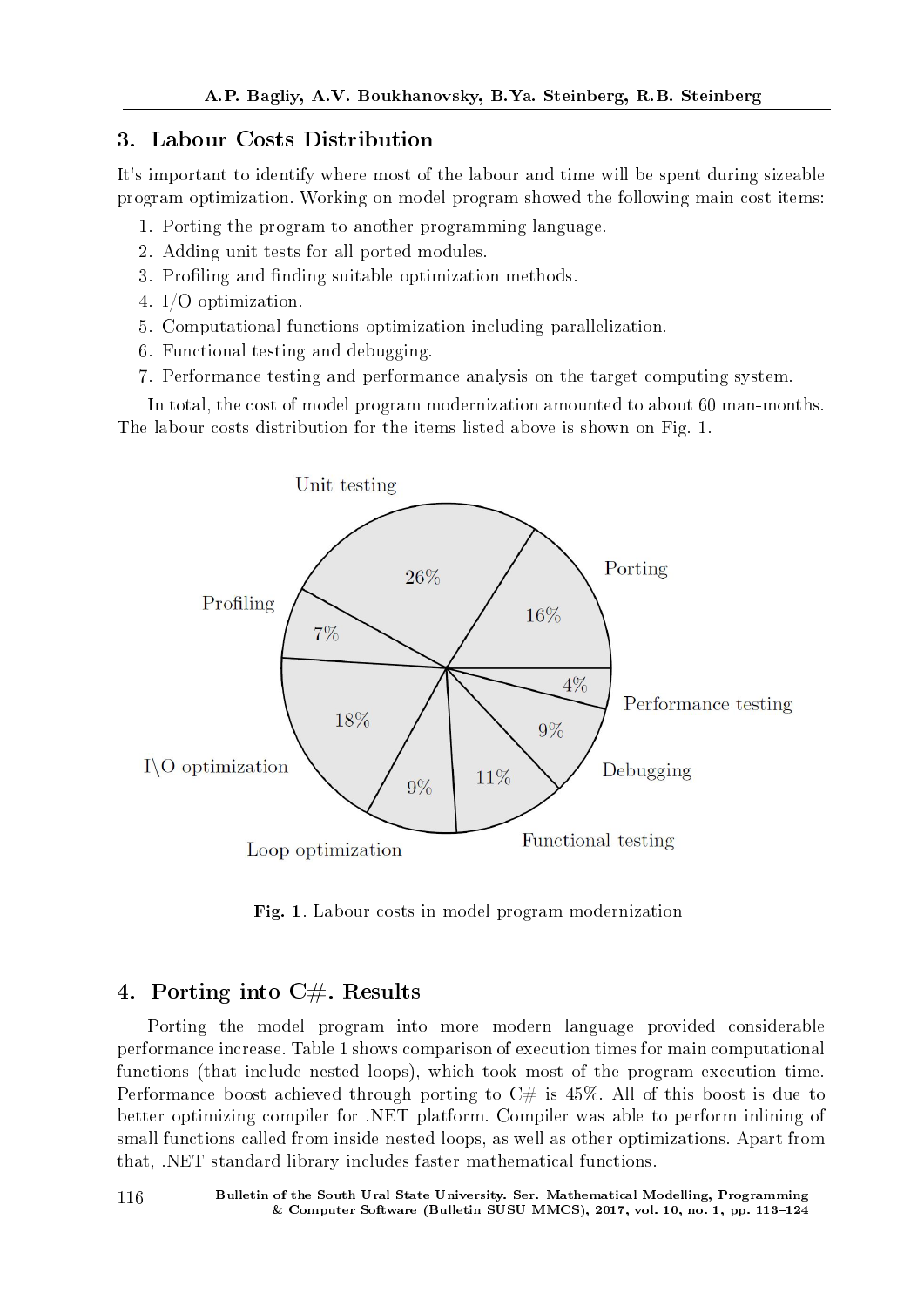#### Table 1

|                   | TimeStep | $\operatorname{GetPStar}$ | GetQNew | QStar    | PNew     | <b>DryCells</b> |
|-------------------|----------|---------------------------|---------|----------|----------|-----------------|
| Source program    | 644      | $167\,$                   | 180     | 85       |          |                 |
| Optimized program | 501      | 144                       | 149     | 66       | 58       | 61              |
| Speed-up          | $1.28\,$ |                           |         | $1.28\,$ | $1.34\,$ | 1.81            |

Speed-up due to rewriting main computing functions, sec.

## 5. Program Modules Dependencies

Porting tens of thousands lines of code to a different language is quite an ambitious task taking into account necessary testing. The model program was subdivided into modules. Directed graph of modules dependencies was developed in order to determine module porting order. Unit dependencies appear because of access to global variables, functions or types. If unit A uses data types or functions declared in unit B, the graph has an edge leading from A to B. Edges determine the order of porting modules: from two modules the dependent one is ported later. This order simplifies porting and testing. Modules dependencies graph is similar to function call graph [22]. This graph for the model program is shown on Fig. 2. Typically the module hierarchy contains service units with simple auxiliary I/O functions and user input processing at the very bottom. It's reasonable to start porting the program from the lowest hierarchy level, sequentially climbing up with the completion of each level.





Porting order may be formally obtained as follows:

- 1. Construct the module dependency graph.
- 2. Construct a strongly connected components factor-graph for the module dependency graph.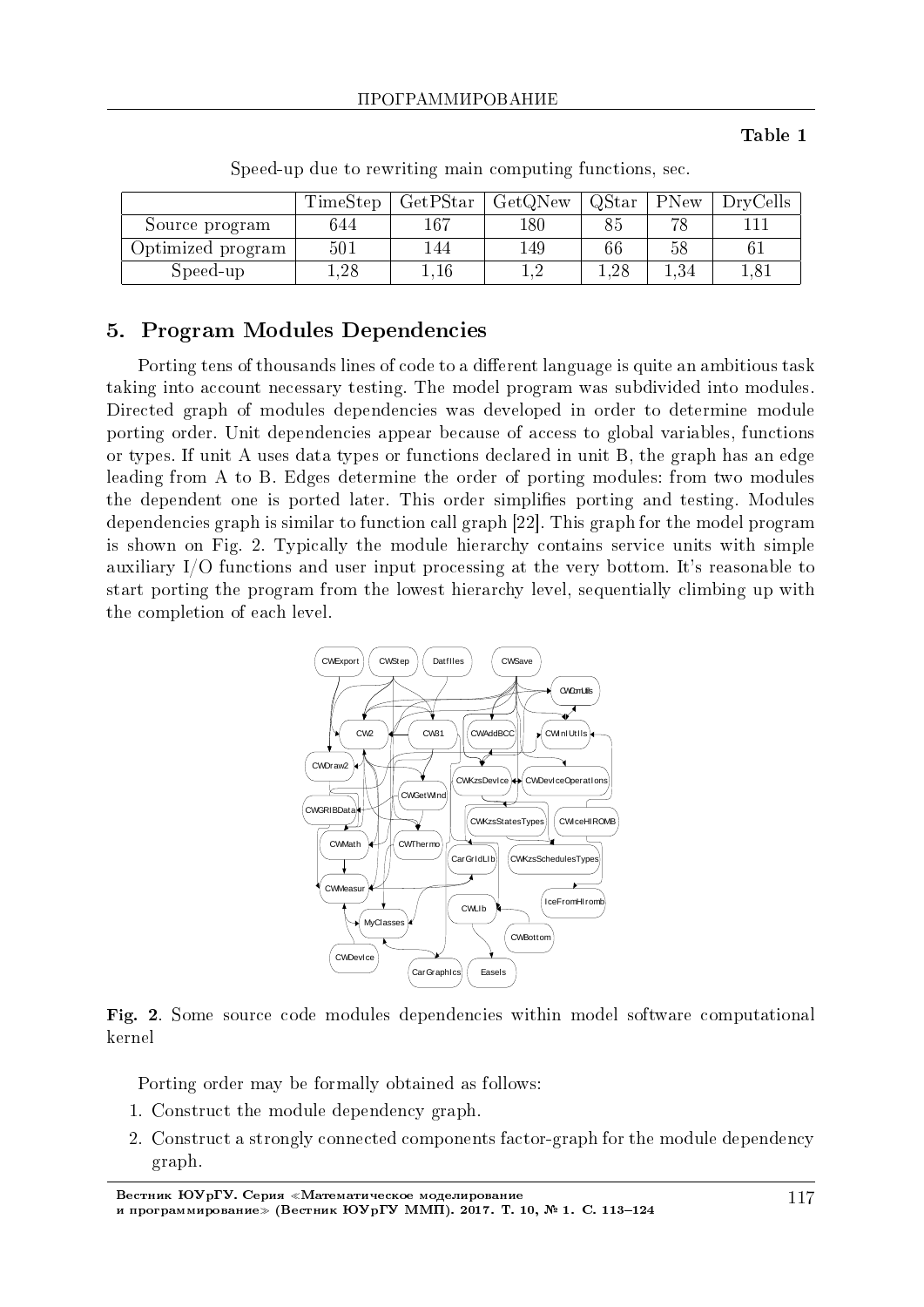- 3. The resulting factor-graph is acyclic, therefore there is a tiered form for it. Find this form. It has no edges between nodes within single tier and any edge goes downwards.
- 4. Modules porting order is given by tiers from bottom to top.

## 6. Program Transformations Used

The model program transformations used are listed in Table 2.

## Table 2

| Transformation name                                                    | Program parts being<br>transformed                        | Properties                                                                                 |
|------------------------------------------------------------------------|-----------------------------------------------------------|--------------------------------------------------------------------------------------------|
| Inlining                                                               | Nested loops inside<br>hotspots, I/O, data<br>preparation | Done automatically by the<br>compiler for simple cases. Done<br>manually for some hotspots |
| Loop invariant extraction                                              | Nested loops inside<br>hotspots                           | Allows to parallelize some<br>loops due to data dependencies<br>elimination                |
| Loop interchange                                                       | Nested loops inside<br>hotspots                           | Changing the order of matrix<br>traversal which often benefits<br>performance              |
| Loop unrolling                                                         | Nested loops inside<br>hotspots                           | Decrease the added cost of loops                                                           |
| Instruction extraction<br>into a new function                          | Data preparation<br>functions                             | Improves code readability and<br>decreases its volume                                      |
| Common sub expressions<br>elimination                                  | Nested loops inside<br>hotspots                           | Common sub expressions could be<br>loop invariants that are possible to<br>extract         |
| Loop parallelization                                                   | Nested loops inside<br>hotspots                           | Done for loops without data<br>dependences that prevent parallel<br>execution              |
| Asynchronous function<br>calls                                         | I/O                                                       | Allows to extract $I/O$<br>into separate threads                                           |
| Dead code removal                                                      | Data preparation<br>functions                             |                                                                                            |
| Replacing global<br>variables by local ones                            | Nested loops inside<br>hotspots                           | Eliminates dependencies allowing<br>parallelization                                        |
| Extension of scalars<br>(replacing a scalar<br>variable with an array) | Nested loops inside<br>hotspots                           | Eliminates dependencies allowing<br>parallelization                                        |

Program transformations used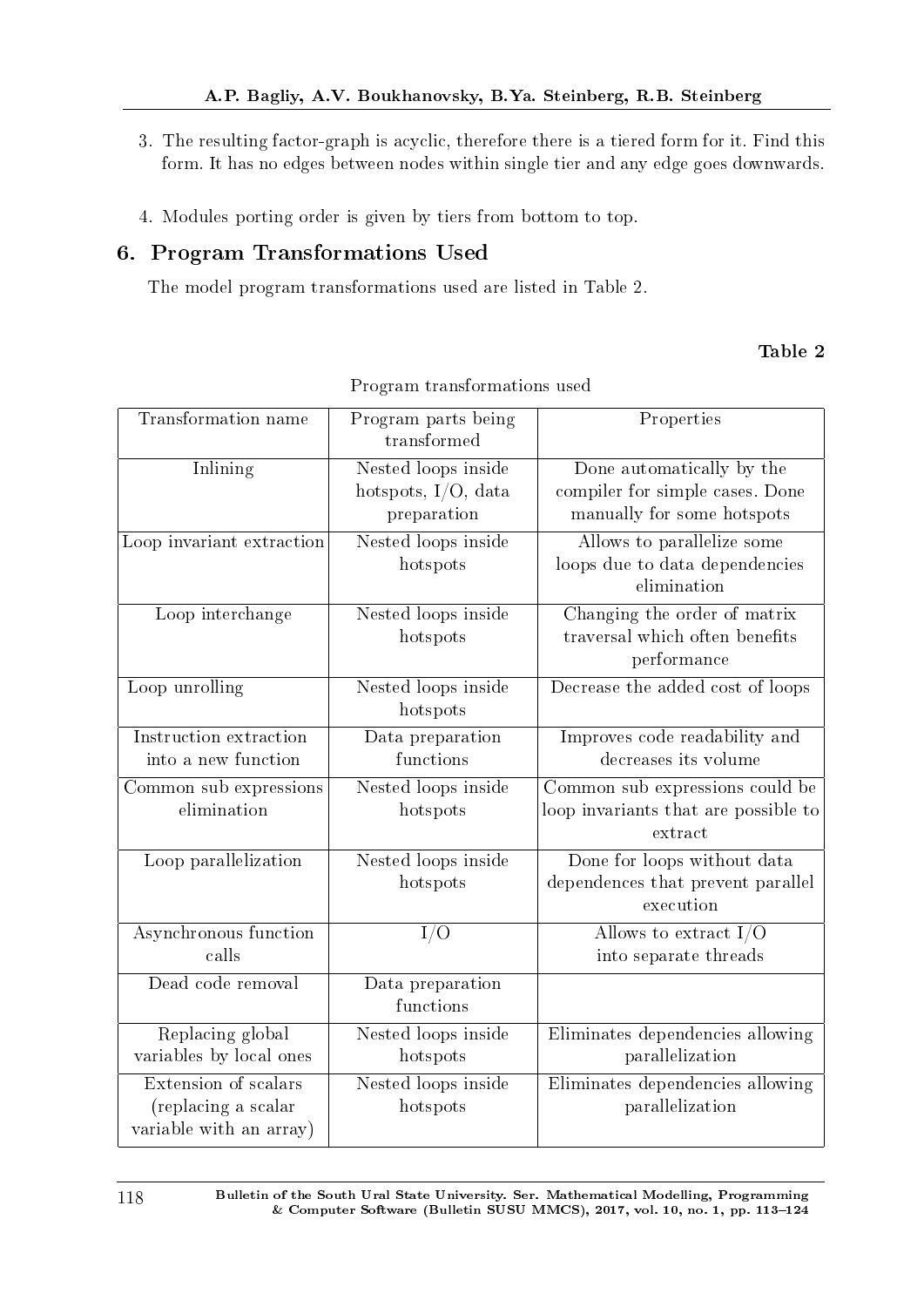Some transformations listed should be performed in specific order to obtain the highest speed-up. For example:

- 1. Common sub expressions elimination.
- 2. Loop invariants extraction.
- 3. Loop parallelization.

Finding an optimal manual transformation order is easy in some basic cases, while modern optimizing compilers lack such a mechanism. Optimizing transformations interrelation resulting in final speed-up is a complex and less studied process.

## 7. Parallelization

Program hotspots usually contain nested loops that perform calculations over data arrays. Parallelizing nested loops may provide the highest benefit compared to other program optimizations, but not all the loops could be parallelized due to data dependencies between iterations.

While working on the model software it was impossible to apply automatic tools. Manual data dependency analysis did not show any dependencies that could prevent parallelization. The most time consuming loops were transformed into parallel form with application of TPL (.NET Task Parallel Library). TPL is the main parallel execution tool for Microsoft .NET 4.0 platform. TPL use is comparable with OpenMP in many cases, keeping the code readability and maintainability.

Matrix elements are being read and written in parallelized two-dimensional loops. Matrix traversal is performed through even rows or columns in each iteration. Loop parallelization is performed as shown in Figure 3 for rows. Arrows demonstrate the order of matrix elements being written. Points without arrows going to them are not overwritten.



Fig. 3. Matrix element traversal order and its distribution into threads

Writing each row or column is separated into a parallel thread. This means outer loop parallelization for a two-dimensional nested loop. Table 3 demonstrates one loop nest before and after parallelization. Main computational functions speed-up as the result of parallelization is shown in Table 4. Substantial performance boost was obtained. But the performance increases disproportionately to the thread number increase due to low memory access speed compared to the speed of calculations inside the loops.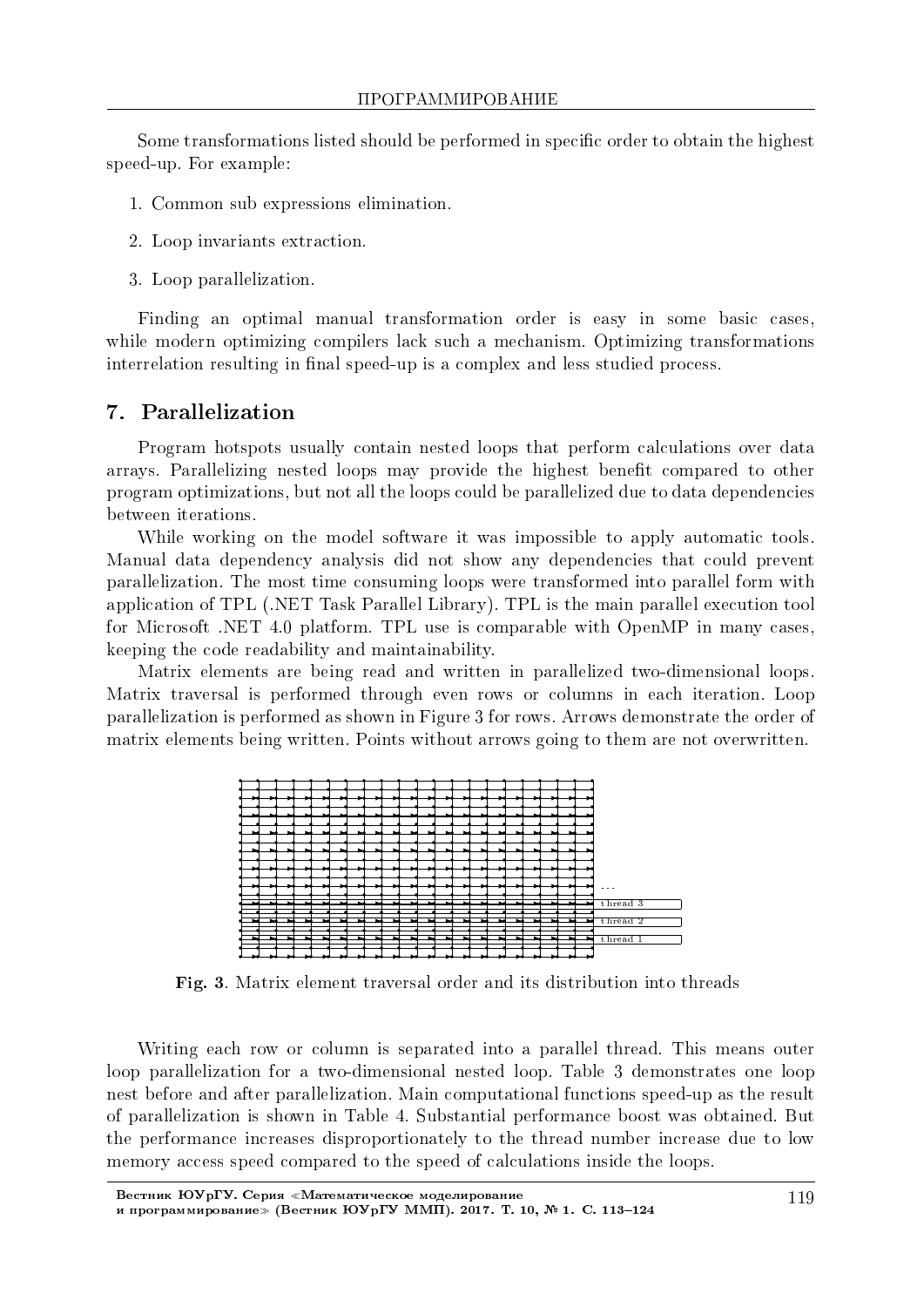#### Table 3

| Parallel loop                                     |
|---------------------------------------------------|
|                                                   |
| int i;                                            |
| $i = g$ Lbe $+ 1$ ;                               |
| int start $I = (g.$ Lbe $+1$ $/2$ ;               |
| int finish $I = (g.Len - 1) / 2 + 1;$             |
| Parallel For(startI, finishI, index $\Rightarrow$ |
| $\left\{ \right.$                                 |
| int i = index $*$ 2;                              |
| $int j = g.Nbe;$                                  |
| $\mathbf{A}=\mathbf{A}+\mathbf{A}$                |
| while $(j \leq g$ Nen)                            |
|                                                   |
| <b>Contractor</b>                                 |
|                                                   |
|                                                   |
|                                                   |
|                                                   |

Loop parallelization example

### Table 4

Main functions speed-up due to parallelization on 4-core processor, sec.

| Function name  | Sequentially | In parallel on 4 | Speed-up |
|----------------|--------------|------------------|----------|
|                |              | cores, 8 threads |          |
| GetPStar       | 75,8         | 22               | 3.4      |
| GetQNew        | 81,8         | 25               | 3,3      |
| QStar          | 32,9         | 8,4              | 3,9      |
| PNew           | 23           | 6,3              | 3,6      |
| WaterLevelStar | 4,8          | $1.7\,$          | 2.8      |
| WaterLevelNew  | 4,8          | $1.6\,$          | 3,0      |
| DryCells       | 33           | 11.2             | 2,9      |

# Conclusion

Main results of this work are:

- 1. New implementation of BSM-1 was created. It performs 3-7 times faster in typical use cases.
- 2. Structured approach to old software modernization is described.
- 3. Set of practical software optimization methods is listed.

The performance boost obtained is shown on Fig. 4. Execution time shown is for 7 different data sets while using different numbers of threads. Performance was measured on 6-core Intel Core i7-3930K processor with 8GB DDR3-1600 memory in single channel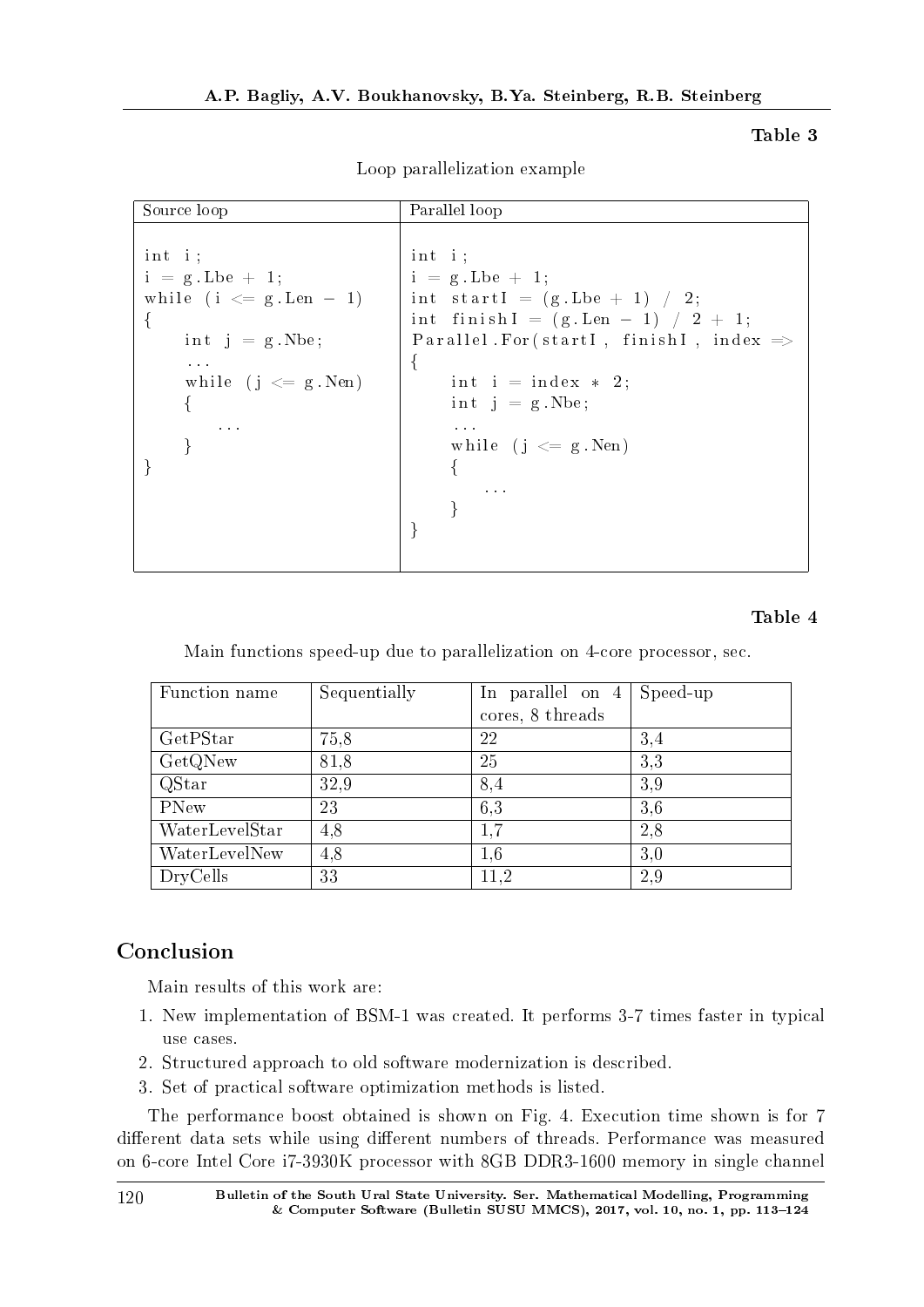mode. This computer system provided best results for optimized program. One can see that performance boost was largely not achieved with parallelization: optimized program operates sequentially 4 or more times faster than the original. While testing the optimized program on several computing systems discovered performance differences obviously were dependent on the following system features:

- 1. Memory Bandwidth.
- 2. The number of CPU cores.
- 3. Memory hierarchy, including different levels of cache.
- 4. CPU performance.



Fig. 4. BSM-1 speed-up for the set of 7 typical tasks

One needs to take these differences into account when optimizing software for highperformance computing system (server, cluster or supercomputer).

## References

- 1. Metcalf M. Fortran Optimization. Academic Press, 1985. 264 p. DOI: 10.1002/spe.4380170208
- 2. Boukhanovsky À.V., Zhitnikov À.N., Petrosyan S.G., Sloot P. [High-Performance Technologies of Urgent Computing for Flood Hazard Prevention]. Journal of Instrument *Engineering*, 2011, vol. 54, no. 10, pp. 14–20. (in Russian)
- 3. Klevannyy K.A., Smirnova E.V. Using of Modeling System Cardinal for Solving Hydraulic Problems. Vestnik Gosudarstvennogo Universiteta Morskogo i Rechnogo Flota Imeni Admirala  $S.O. Makarova, 2009, no. 1, pp. 152–161. (in Russian)$
- 4. Kovalchuk S.V., Ivanov S.V., Kolykhmatov I.I., Boukhanovsky A.V. [Special Characteristics of High Performance Software for Complex Systems Simulations]. Information and Control  $Systems, 2008, no. 3, pp. 10-18. (in Russian)$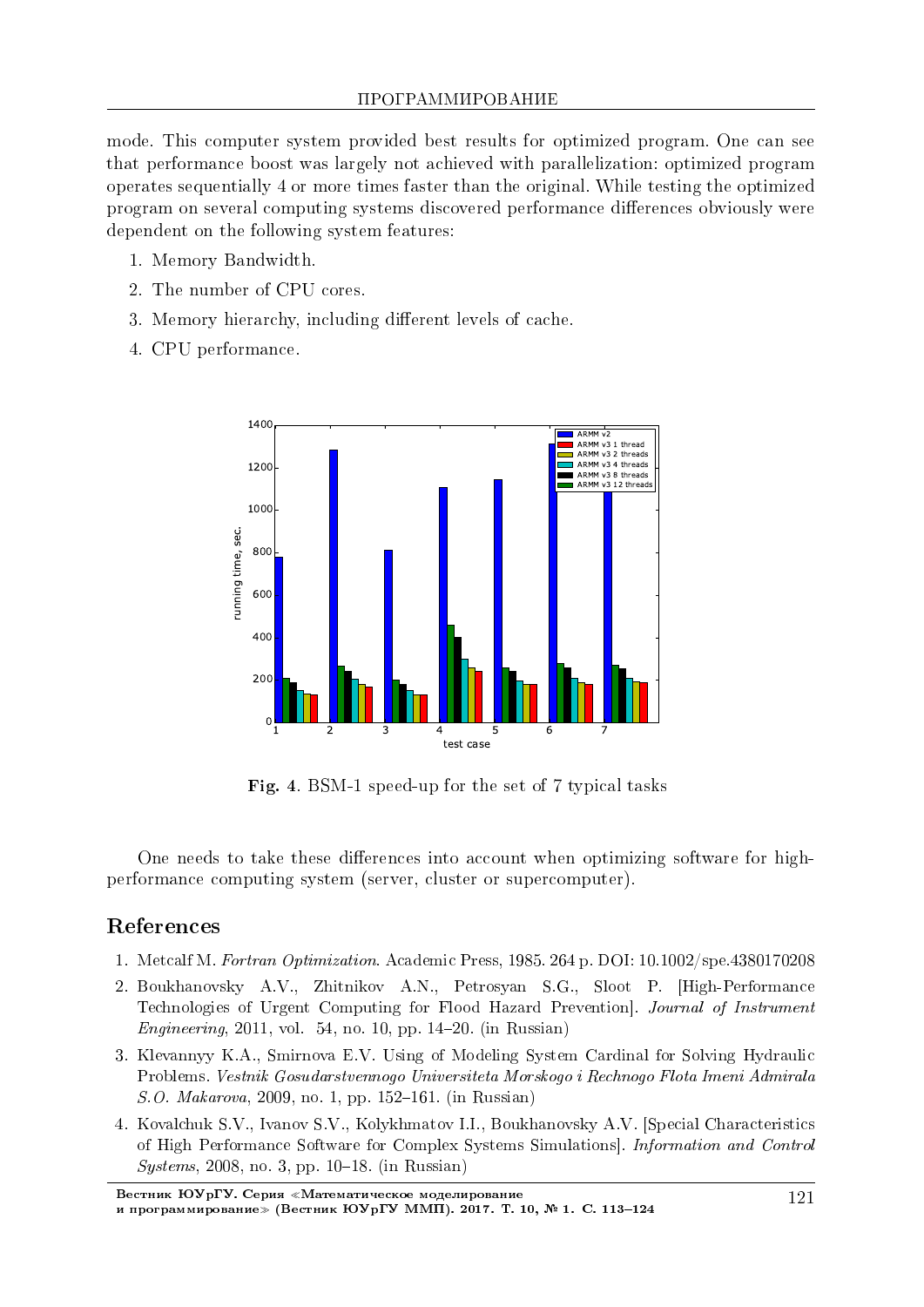- 5. Gervich L.R., Kravchenko E.N., Steinberg B.Ya., Yurushkin M.V. Automatic Program Parallelization with Block Data Distribution. Siberian Journal of Numerical Mathematics, 2015, vol. 18, no. 1, pp. 4153. (in Russian)
- 6. GCC Compiler Suite (2016). Available at: http://gcc.gnu.org/
- 7. Muchnik S. Advanced Compiler Design and Implementation. San Francisco, Morgan Kaufmann, 1997.
- 8. Kowarschik M., Weiß C. An Overview of Cache Optimization Techniques and Cache-Aware Numerical Algorithms. Algorithms for Memory Hierarchies: Advanced Lectures. Berlin, Heidelberg, Springer, 2003, pp. 213-232.
- 9. Kasperskiy C. Tekhnika Optimizatsii Programm. Effektivnoe Ispol'zovanie Pamyati [Program Optimization Techniques. Efficient Use of Memory. St. Peterburg, BHV-Petersburg, 2003.
- 10. Gervich L.R., Steinberg B.Ya., Yurushkin M.V. [Exaflop Systems Programming]. Open  $Systems. DBMS, 2013, vol. 8, pp. 26-29. (in Russian)$
- 11. Abu-khalil Zh.M., Morylev R.I., Steinberg B.Ya. Parallel Global Alignment Algorithm with the Optimal Use of Memory. Digital Scientific Magazine "Modern Problems of Science and Education", 2013, no. 1, 6 p. Available at: http://www.scienceeducation.ru/ru/article/view?id=8139
- 12. Korzh A.A. NPB UA Benchmark Scaling to Thousands of Blue Gene/P Cores Using PGASlike OpenMP Extension. Numerical Methods and Programming, 2010, vol. 11, pp. 31–41.
- 13. Likhoded N.A. Generalized Tiling. Doklady of the National Academy of Sciences of Belarus, 2011, vol. 55, no. 1, pp. 1621. (in Russian)
- 14. Denning P.J. The Locality Principle. Communications of the Association for Computing *Machinery*, 2005, vol. 48, no. 7, pp. 19–24. DOI:  $10.1145/1070838.1070856$
- 15. Gustavson F.G., Wyrzykowski R. Cache Blocking for Linear Algebra Algorithms. Parallel Processing and Applied Mathematics 2011, Part I, Lecture Notes in Computer Science, 2012, vol. 7203, pp. 122-132. DOI: 10.1007/978-3-642-31464-3\_13
- 16. Lam M.S., Rothberg E.E., Wolf M.E. The Cache Performance and Optimizations of Blocked Algorithms. Proceeding ASPLOS IV Proceedings of the Fourth International Conference on Architectural Support for Programming Languages and Operating Systems. Palo Alto, pp. 63-74.
- 17. Goto K., van de Geijn R.A. Anatomy of High-Performance Matrix Multiplication.  $ACM$  Transaction on Mathematical Software, 2008, vol. 34, no. 3, pp. 1–25. DOI: 10.1145/1356052.1356053
- 18. Mycroft A. Programming Language Design and Analysis Motivated by Hardwere Evolution (Invited Presentation). The 14th International Static Analysis Symposium, 2007, vol. 3634, pp. 18–33. Available at: http://www.cl.cam.ac.uk/am21/papers/sas07final.pdf
- 19. Galushkin A.I. [The Development Strategy of Modern Supercomputers on the Path to Ekzaflopsnym Computing]. *Prilozhenie k zhurnalu "Informacionnye tehnologii"*, 2012, no. 2. 32 p. (in Russian)
- 20. Arykov S.B., Malyshkin V.E. Asynchronous Parallel Programming System "Aspect". Numerical Methods and Programming, 2008, vol. 9, no. 1, pp. 48-52. (in Russian)
- 21. Optimizing Parallelizing System (2016). Available at: www.ops.rsu.ru
- 22. Ryder B.G. Constructing the Call Graph of a Program. IEEE Transactions on Software Engineering, 1979, vol. SE-5, no. 3, pp. 216226. DOI: 10.1109/TSE.1979.234183

Received May 8, 2016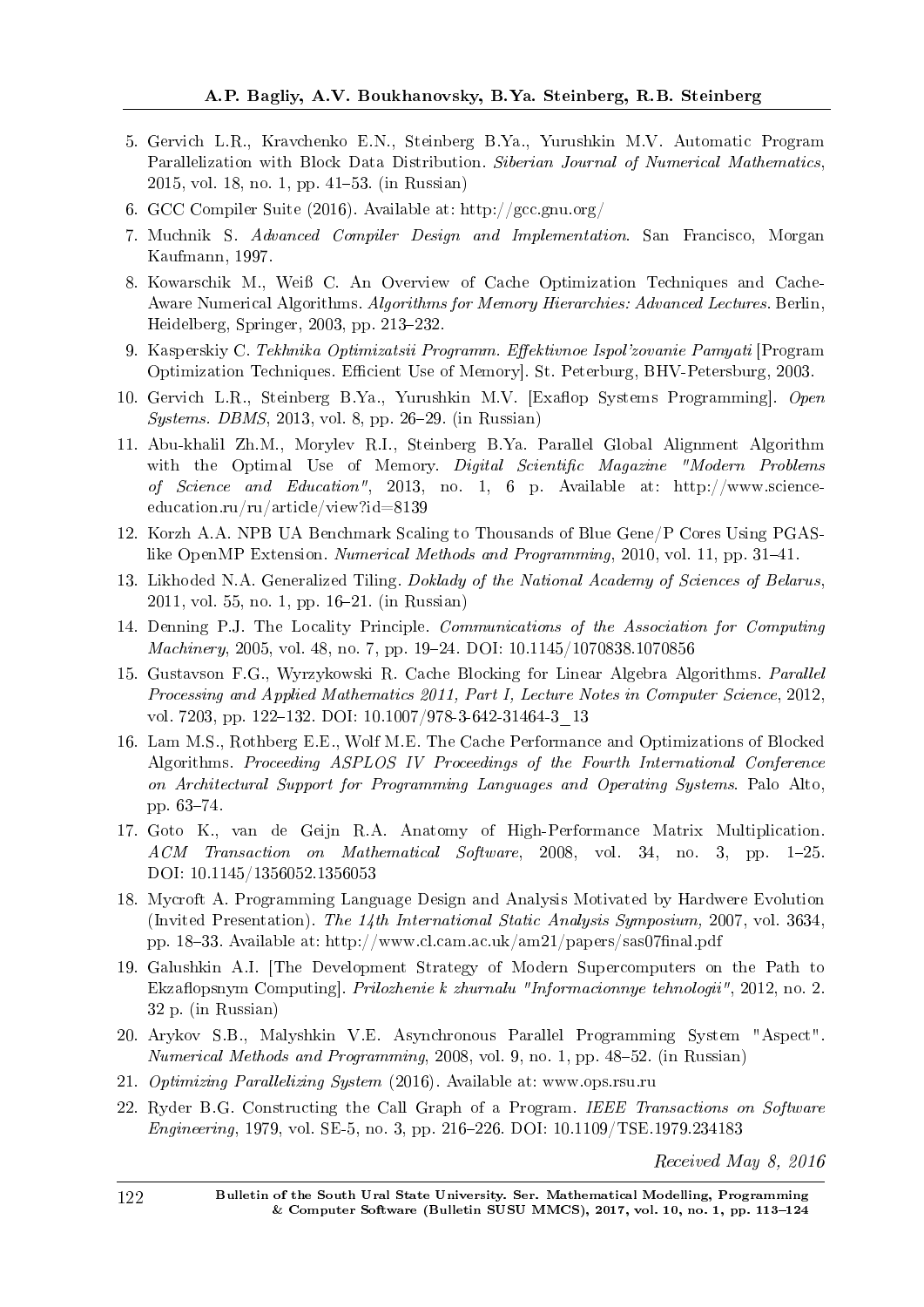#### VДК 519.688 DOI: 10.14529/mmp170107

# УСКОРЕНИЕ МОДЕЛИ ДИНАМИКИ ВОДНЫХ МАСС БАЛТИЙСКОГО МОРЯ

А.П. Баглий, А.В. Бухановский, Б.Я. Штейнберг, Р.Б. Штейнберг

Описывается опыт оптимизации и распараллеливания промышленной программы моделирования динамики водных масс Балтийского моря, в основе которой лежат численные алгоритмы решения системы дифференциальных уравнений в частных производных теории мелкой воды. Демонстрируется механический подход к модернизации программы, включающий построение графика зависимости модулей и запись каждого модуля в определенном порядке. Для достижения желаемого ускорения работы программы используется теория оптимизирующих и распараллеливающих преобразований программ. Оптимизация и распараллеливание программы гарантирует достижение увеличения производительности при заданном объеме работы. Представлен ряд преобразований программы с полученными результатами по уменьшению скорости работы наиболее трудоемких процедур. Кроме того, приводятся результаты по ускорению работы программы в целом на вычислительной системе с общей памятью.

 $K$ лючевые слова: преобразования программ; оптимизация программ; распараллеливание программ.

### $J$ <sub>*M*Teparypa</sub>

- 1. Меткалф, М. Оптимизация в Фортране / М. Меткалф. М.: Мир, 1985. 264 с.
- 2. Бухановский, А. Высокопроизводительные технологии экстренных вычислений для предотвращения угрозы наводнений / А. Бухановский, А. Житников, С. Петросян,  $\Pi$ . Слоот // Известия вузов. Приборостроение. −2011. – № 10. – С. 14–20.
- 3. Клеванный, К. Использование программного комплекса CARDINAL / К. Клеванный,  $E.$  Смирнова // Вестник Государственного университета морского и речного транспорта имени адмирала С.О. Макарова. − 2009. – № 3. – С. 153–162.
- 4. Ковальчук, С.В. Особенности проектирования высокопроизводительных программных комплексов для моделирования сложных систем / С.В. Ковальчук // Информационноуправляющие системы. - 2008. - № 3. - С. 10-18.
- 5. Гервич, Л.Р. Автоматизация распараллеливания программ с блочным размещением данных / Л.Р. Гервич, Е.Н. Кравченко, Б.Я. Штейнберг, М.В. Юрушкин // Сибирский журнал вычислительной математики. - 2015. - Т. 18, № 1. - С. 41-53.
- 6. Компиляторы GCC [электронный ресурс]. 2016. URL: http://gcc.gnu.org/
- 7. Muchnik, S. Advanced Compiler Design and Implementation  $\ell$  S. Muchnik. Morgan-Kaufmann, 1997.
- 8. Kowarschik, M. An Overview of Cache Optimization Techniques and Cache-Aware Numerical Algorithms / M. Kowarschik, C. Weiß // Algorithms for Memory Hierarchies: Advanced Lectures. - Berlin; Heidelberg: Springer, 2003. - P. 213-232.
- 9. Касперский, К. Техника оптимизации программ. Эффективное использование памяти / К. Касперский. – СПб.: БХВ-Петербург, 2003. – 300 с.
- 10. Гервич, Л. Программирование экзафлопсных систем / Л. Гервич, Б. Штейнберг, М. Юрушкин // Открытые системы. СУБД. - 2013. – № 8. - С. 26-29.
- 11. Абу-Халил, Ж.М. Параллельный алгоритм глобального выравнивания с оптимальным использованием памяти / Ж.М. Абу-Халил, Р.И. Морылев, Б.Я. Штейнберг // Современные проблемы науки и образования. - 2013. – № 1. - 6 с. - URL: http://www.scienceeducation.ru/ru/article/view?id=8139